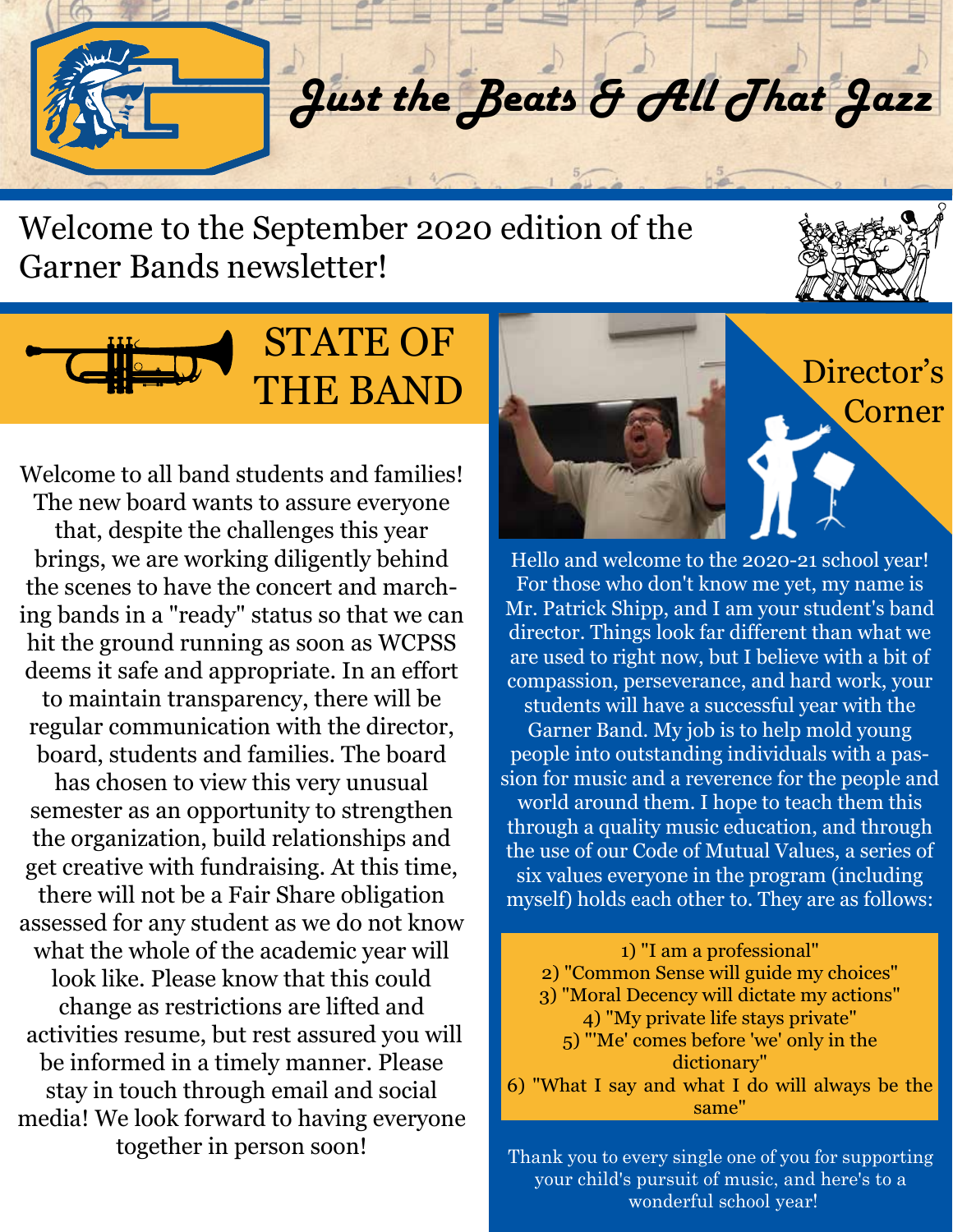

## PARENT MEETING

Just the Beats & All That Jazz



**ZOOM** 

**Tuesday, October 20th at 7pm**, we will hold our first Parent Zoom meeting! Hear from your new Director and Booster Board on topics such as Fair Share, NEW Fundraiser plans, and the status of the 2020-2021 Band Program!



[Send a Question](https://docs.google.com/forms/d/e/1FAIpQLSedx2Y4K5WvBet00hb7Z9aOnp2suPE6jARvbzOTN9TYWvi9EA/viewform) SEE YOU SOON!

To keep our meeting efficient and, to answer as many questions as possible, we have set up a Google Form to submit your questions online prior to the meeting. Full details to follow soon in an e-mail with your Zoom invitation!

## 2019-2020 YEARBOOKS <sup>2</sup>

We have a few yearbooks from the 2019-2020 Band season available to purchase! This yearbook is a beautiful hardbound book comprised of 20 pages of candid photos from different band gatherings. Within this book, you will find individual dedicated pages to our 2020 Seniors! The cost is \$20.00, and we are accepting cash-only payments at this time. If interested, please email our Secretary at gmhsbandsecretary@gmail.com.

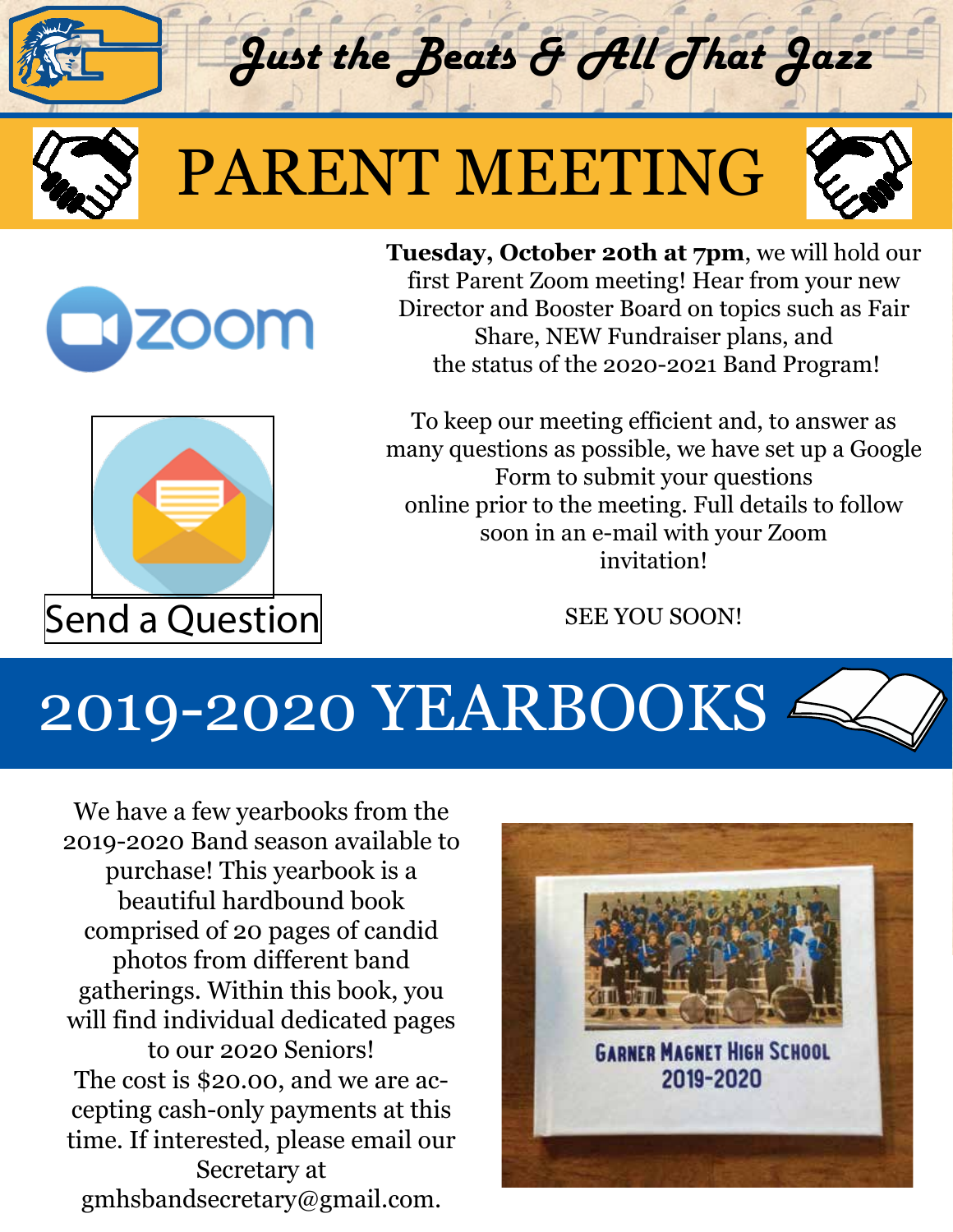

We are partnering with Harris Teeter's **Together in Education** initiative to raise money for the band!



Simply link your VIC card to account 6846 in the store or [online](https://www.harristeeter.com/user/login?fromTIE=true); you can also send your name and VIC card number via email to Betsy Moll and she can link it for you!



We are now set up to earn money by buying gift cards! You can choose from over 700 retailers, restaurants, and more. The best part is, you spend \$50 for a \$50 gift card. It's called **Scrip**, and they have a mobile app called **Raise Right**. An email that will tell you how to sign up and get started will arrive soon!



by ShopWithScrip